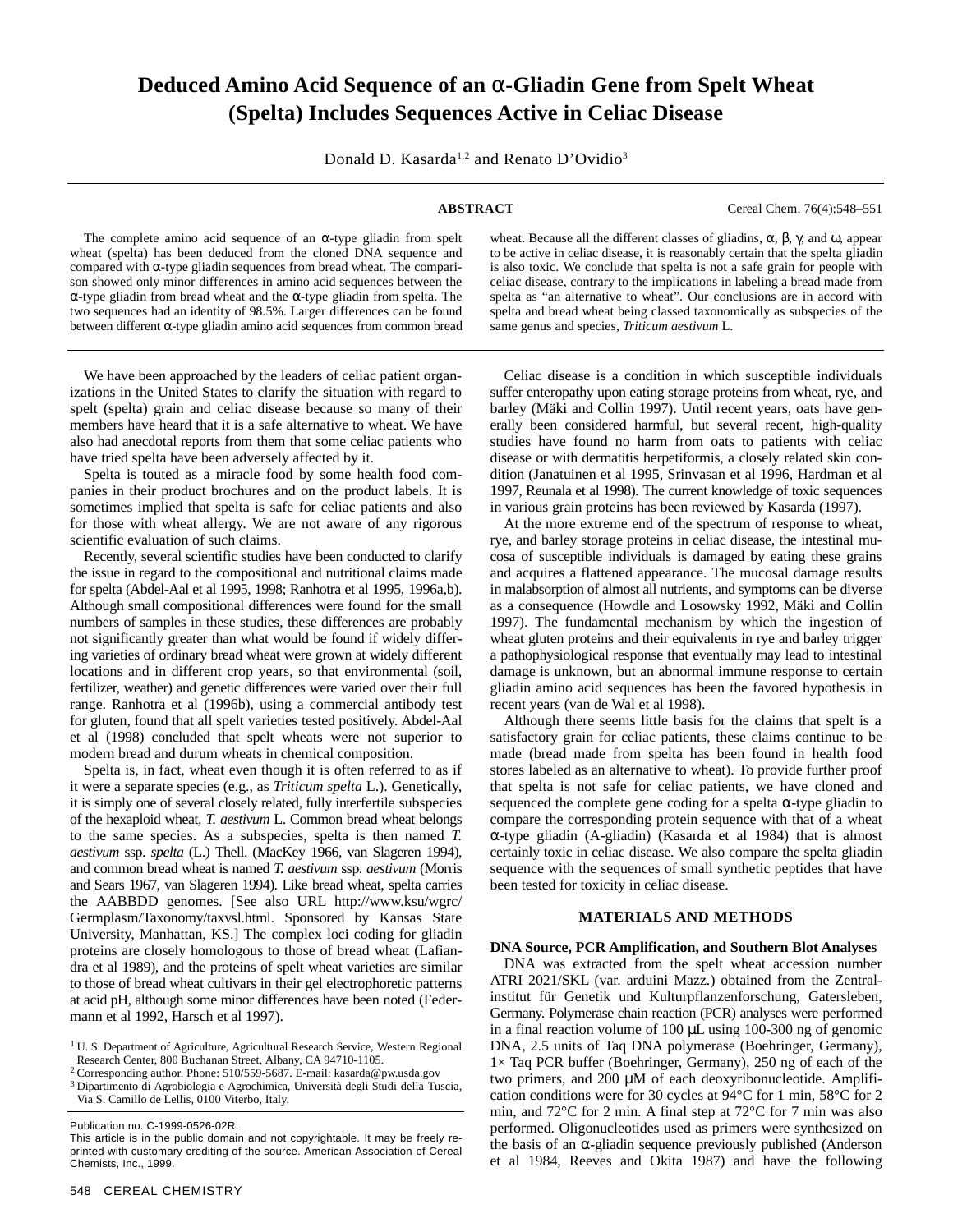sequences: UTV23F) 5' CACTTGTAAGTAGTCGCCACCA 3', UTV24R) 5' GTTAGTACCGAAGATGCCAA 3'. Aliquots (10 µL) of the amplification products were fractionated on 1.5% agarose gel in  $1 \times$  TBE buffer (Tris-borate-ethylenediaminetetraacetic acid) following standard procedures (Sambrook et al 1989). After gel electrophoresis, the DNA was blotted onto a nylon membrane (Amersham, UK) using standard procedures (Sambrook et al 1989) and hybridized under high-stringency conditions with the pTU1 clone that contains the coding region of an α-gliadin gene from *T. urartu* (D'Ovidio et al 1992). The pTU1 clone was labeled with digoxigenin by PCR according to the procedure reported by D'Ovidio and Anderson (1994).

# **Cloning an** α**-Gliadin Sequence and Nucleotide Sequence Analysis**

The single amplification product obtained with primers UTV23F and UTV24R was purified from agarose gel and ligated into the *Sma*I dephosphorylated site of the pUC18 plasmid vector using the SureClone ligation kit (Pharmacia Biotech, Sweden). After transformation into the *Escherichia coli* strain NM522, the recombinant colonies were analyzed to verify the presence of the  $\alpha$ gliadin fragment. Several recombinant clones contained an insert with the expected size and one of these, pTS63, was used for nucleotide sequence analysis.

Sequencing analysis was conducted using the dideoxy primerextension method (Sanger et al 1977). The resulting nucleotide sequence was analyzed using the PC-gene computer program (Intelligenetics, Inc., Mountain View, CA).

**TABLE I Toxic Amino Acid Sequences from** *Triticum aestivum* α**-Gliadin Compared with** *T. spelta* α**-Gliadin Sequences and an Oat Avenin Sequence**

|   | <b>Result Source</b> | <b>Sequence</b> <sup>a</sup> | <b>Reference</b>    |
|---|----------------------|------------------------------|---------------------|
| A | T. aestivum          | LGOOOPFPPOOPYPOPOPF          | Sturgess et al 1994 |
| B | T. spelta            | LGOOOPFPPOOPYPOPOPF          | Current study       |
| C | T. aestivum          | LGOOOPFPPOOPY                | Marsh et al 1995    |
| D | T. spelta            | LGOOOPFPPOOPY                | Current study       |
| E | Oat                  | qqQQQPFvqQQqmflqpll          | Egorov 1988         |

<sup>a</sup> Lower case single letter coding used for some of the amino acids of the oat avenin sequence indicates differences in comparison with the wheat and spelta gliadin sequences (results A and B). Single letter code for amino acids: A, alanine; R, arginine; N, asparagine; D; aspartic acid; C, cysteine; Q, glutamine; E, glutamic acid; G, glycine; H, histidine; I, isoleucine; L, leucine; K, lysine; M, methionine; F, phenylalanine; P, proline; S, serine; T, threonine; W, tryptophan; Y, tyrosine; V, valine.

| PTS63        | MKTFLILALLAIVATTATTAVRVPVPQLQPQNPSQQQPQEQVPLVQQQQF    |     |  |
|--------------|-------------------------------------------------------|-----|--|
|              |                                                       |     |  |
| ALPHA1       | VRVPVPQLQPQNPSQQQPQEQVPLVQQQQF                        | 30  |  |
|              |                                                       |     |  |
| PTS63        | LGQQQPFPPQQPYPQPQPFPSQQPYLQLQPFPQPQLPYSQPQPFRPQQPY    | 100 |  |
|              |                                                       |     |  |
| ALPHA1       | LGQQQPFPPQQPYPQPQPFPSQQPYLQLQPFPQPQLPYSQPQPFRPQQPY    | 80  |  |
|              |                                                       |     |  |
| PTS63        | - PQPQPQYSQPQQPISQQQQQQQQQQQQQQQQQQQQIILQQILQQQLIPCMD | 150 |  |
|              |                                                       |     |  |
| ALPHA1       | PQPQPQYSQPQQPISQQQQQQQQQQQQQQQQQQ--ILQQILQQQLIPCMD    | 128 |  |
|              |                                                       |     |  |
| <b>PTS63</b> | VVLQQHNIAHGRSQVLQQSTYQLLQELCCQHLWQIPEQSQCQAIHKVVHA    | 200 |  |
|              | $\blacksquare$                                        |     |  |
| ALPHA1       | VVLQQHNIAHGRSQVLQQSTYQLLQELCCQHLWQIPEQSQCQAIHNVVHA    | 178 |  |
|              |                                                       |     |  |
| PTS63        | IILHQQQKQQQQPSSQVSFQQPLQQYPLGQGSFRPSQQNPQAQGSVQPQQ    | 250 |  |
|              |                                                       |     |  |
| ALPHA1       | IILHQQQKQQQQPSSQVSFQQPLQQYPLGQGSFRPSQQNPQAQGSVQPQQ    | 228 |  |
|              |                                                       |     |  |
| PTS63        | 288<br>LPQFEEIRNLALQTLPAMCNVYIPPYCTITPFGIFGTN         |     |  |
|              | $\Box$<br>,,,,,,,,,                                   |     |  |
| ALPHA1       | LPOFEEIRNLALOTLPAMCNVYIAPYCTIPPFGIFGTN<br>266         |     |  |

**Fig. 1.** Alignment between the deduced amino acid sequence encoded by the pTS63 clone (PTS63) and an α-gliadin sequence (ALPHA1) obtained by direct amino acid sequencing of an α-type gliadin protein (Kasarda et al 1984). The first 20 residues of the PTS63 sequence correspond to a signal sequence (removed in the mature protein). peptide sequence in the N-terminal domain that has shown activity in celiac disease is underlined (ALPHA1 residues 31–49 inclusive). The peptide sequence in the C-terminal domain that shows homology with the E1b protein (ALPHA1 residues 206–217) associated with adenovirous type 12 infection (Kagnoff et al 1984) is also underlined.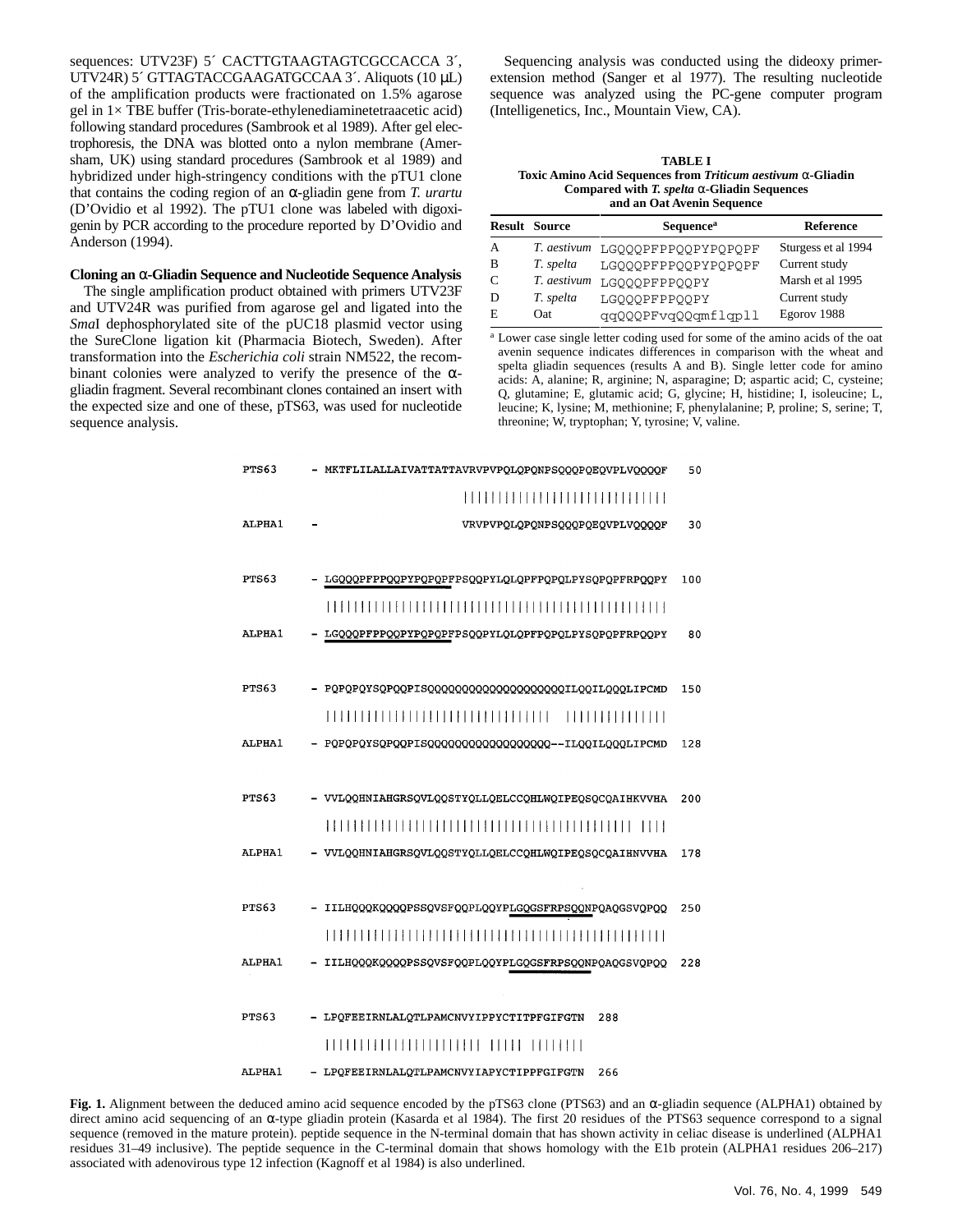# **RESULTS**

Amplification of α-gliadin genes from spelta was obtained by PCR analysis of genomic DNA using specific primers developed from previously published α-gliadin nucleotide sequences (Anderson et al 1984, Reeves and Okita 1987). The region amplified by the primers spans the complete coding region and part of the 5´ flanking region. The analysis of the PCR product on an agarose gel indicated a single DNA fragment ≈1,100 bp. Southern blot analysis using the pTU1 probe showed a strong and specific hybridization signal of the 1,100 bp amplification product. This fragment was cloned, and one of the recombinant clones, pTS63, was sequenced. The sequence of the pTS63 was 1,081 bp long and included 217 bp of the 5´ flanking region along with the complete coding region of 864 bp. The European Molecular Biology Laboratory accession number for the sequence is AJ130948.

The deduced encoded protein is an  $\alpha$ -gliadin with 288 amino acids in the polypeptide chain, a calculated molecular weight of 33,203, and a pI of 8.02. Nucleotide and amino acid comparison of the pTS63 with other α-gliadin sequences showed a high degree of homology along the entire sequence (data not shown). Comparison between the deduced amino acid sequence of the pTS63 clone and an  $\alpha$ -gliadin sequence obtained by direct amino acid sequencing (Kasarda et al 1984) showed almost perfect homology except for three substitutions and a small deletion. This last difference is localized in the first polyglutamine region, which had two additional glutamine residues in the  $\alpha$ -gliadin encoded by the pTS63 clone in comparison (Fig. 1) with the sequence of Kasarda et al (1984), which is designated ALPHA1 in Fig. 1.

## **DISCUSSION**

The comparison of spelta and aestivum  $\alpha$ -type gliadin sequences in Fig. 1 shows only extremely minor differences in amino acid sequences between the aestivum  $\alpha$ -type gliadin and the spelta  $\alpha$ type gliadin. The two sequences have an identity of 98.5%. Larger differences can be found between  $\alpha$ -type gliadin amino acid sequences from common bread wheat (Anderson and Greene 1997). Because all the different classes of gliadins,  $\alpha$ ,  $\beta$ ,  $\gamma$ , and  $\omega$ , appear to cause harm in celiac disease (Ciclitira et al 1984), it is unlikely that the spelta gliadin would not also be toxic.

Sturgess et al (1994) instilled a 19-residue synthetic peptide corresponding to residues  $31-49$  of an  $\alpha$ -type gliadin (identical in both our spelta and aestivum sequences) into the intestines of several patients who had been on a wheat free diet; they followed the effects of the instillation by taking intestinal biopsies and demonstrated changes in the mucosal tissues indicative of toxicity for the peptide. Related studies were conducted by Marsh et al (1995) for a 13-residue synthetic peptide with sequence corresponding to residues 31–43. This latter sequence is included within the residue range of the peptide studied by Sturgess et al (1994). Forsell and Wieser (1995) compared several  $\alpha$ -gliadin proteins from wheat and spelta. They demonstrated that  $\alpha$ -gliadin components from spelta and aestivum usually had identical N-terminal amino acids in positions 3–56, a region of the molecule that includes the sequences indicated to be toxic by Sturgess et al (1994) and by Marsh et al (1995). Table I compares the sequences of the peptides tested by Sturgess et al (1994) (result A) and Marsh et al (1995, 1997) (result C) with the identical sequences found in our spelta  $\alpha$ -gliadin (results B and D) and with the closest contiguous sequence from an oat avenin (Egorev 1988) (result E) as determined by database searching (Kasarda 1997).

Kagnoff et al (1984) proposed that infection by adenovirus type 12 might be an environmental trigger of celiac disease because of a sequence similarity between the E1b protein associated with the viral infection and an α-gliadin from an aestivum cultivar. The sequence in question corresponded to amino acid residues 206–217 of A-gliadin (Kasarda et al 1984). The spelta α-gliadin sequence shown in Fig. 1 has an identical sequence in the corresponding region.

Spelta cultivars differ from aestivum cultivars in that the former lack the free-threshing characteristic of the latter; the glumes adhere tightly to the grain rather than being easily separated from one another. This characteristic misleads some into thinking of spelt as quite different from normal common wheat, but the free-threshing characteristic is controlled by a single gene difference (MacKey 1966). Although aestivum may have arisen from spelta through a mutation that produced the free-threshing characteristic in aestivum cultivars, the reverse has also been suggested (Dvorak et al 1998). In either case, both spelta and aestivum would still be recent in evolutionary time, and the evolutionary precedence question is not of great significance in relation to gluten protein structure. The free threshing character of common bread wheats presumably arose within the last 10,000 years (Morris and Sears 1967), whereas the protein primary structures were largely defined millions of years ago (Shewry et al 1980). In general, one would expect greater differences between tetraploid durum wheat cultivars, used for pasta making, and bread wheat cultivars than for spelta cultivars in comparison with bread wheat cultivars.

Forsell and Wieser (1995) concluded that spelta is not safe for celiac patients on the basis of their N-terminal sequence comparisons. We have extended their findings by providing a complete amino acid sequence for a spelta  $\alpha$ -gliadin. We demonstrate that this spelta gliadin is 98.5% identical in sequence to a known aestivum  $\alpha$ gliadin, includes identical sequences that have been demonstrated to be toxic in celiac disease, and is almost certain to be equivalent in toxicity to celiac patients to the component from common bread wheat.

### **ACKNOWLEDGMENTS**

The research was supported in part by the Italian Ministero per l'Università e la Ricerca Scientifica e Tecnologica; funds MURST (60% to R. D'Ovidio) and Road to a Cure (William S. Green, director). We thank Patrick McGuire, University of California, Davis, for helpful discussion in regard to taxonomic classifications.

### **LITERATURE CITED**

- Abdel-Aal, E. S.-M., Hucl, P., and Sosulski, F. W. 1995. Compositional and nutritional characteristics of spring einkorn and spelt wheats. Cereal Chem. 72:621-624.
- Abdel-Aal, E. S.-M., Hucl, P., and Sosulski, F. W. 1998. Food uses for ancient wheats. Cereal Foods World 43:763-766.
- Anderson, O. D., and Greene, F. C. 1997. The α-gliadin gene family. II. DNA and protein sequence variation, subfamily structure, and origins of pseudogenes. Theor. Appl. Genet. 95:59-65.
- Anderson, O. D., Litts, J. C., Gautier, M.-F., and Green, F. C. 1984. Nucleotide sequence and chromosome assignment of a wheat storage protein gene. Nucl. Acid Res. 12:8129-8144.
- Ciclitira, P. J., Evans, D. J., Fagg, N. L. K., Lennox, E. S., and Dowling, R. H. 1984. Clinical testing of gliadins in coeliac disease. Clin. Sci. 66:357-364.
- D'Ovidio, R., and Anderson, O. D. 1994. PCR analysis to distinguish between alleles of a member of a multigene family correlated with wheat quality. Theor. Appl. Genet. 88:759-763.
- D'Ovidio, R., Tanzarella, O. A., and Porceddu, E. 1992. Isolation of an α-type gliadin gene from *Triticum durum* Desf. and genetic polymorphism at the *Gli-2* loci. J. Genet. Breed. 46:41-48.
- Dvorak, J., Luo, M.-C., Yang, Z.-L., and Zhang, H. B. 1998. The structure of the *Aegilops tauschii* genepool and the evolution of hexaploid wheat. Theor. Appl. Genet. 97:657-670.
- Egorev, T. A. 1988. The amino acid sequence of the fast avenin component (*Avena sativa* L.). J. Cereal Sci. 8:289-292.
- Federmann, G. R., Goecke, E. U., and Steiner, A. M. 1992. Detection of adulteration of flour of spelt (*Triticum spelta* L.) with flour of wheat (*Triticum aestivum* L. emend. Fiori et Paol.) by electrophoresis. Plant Var. Seeds 5:123-125.
- Forsell, F., and Wieser, H. 1995. Dinkel und Zöliakie. Z. Lebens. Unters. Forsch. 201:35-39.
- Hardman, C. M., Garioch, J. J., Leonard, J. N., Thomas, J. J., Walker, M. M., Lortan J. E., Lister, A., and Fry, L. 1997. Absence of toxicity of oats